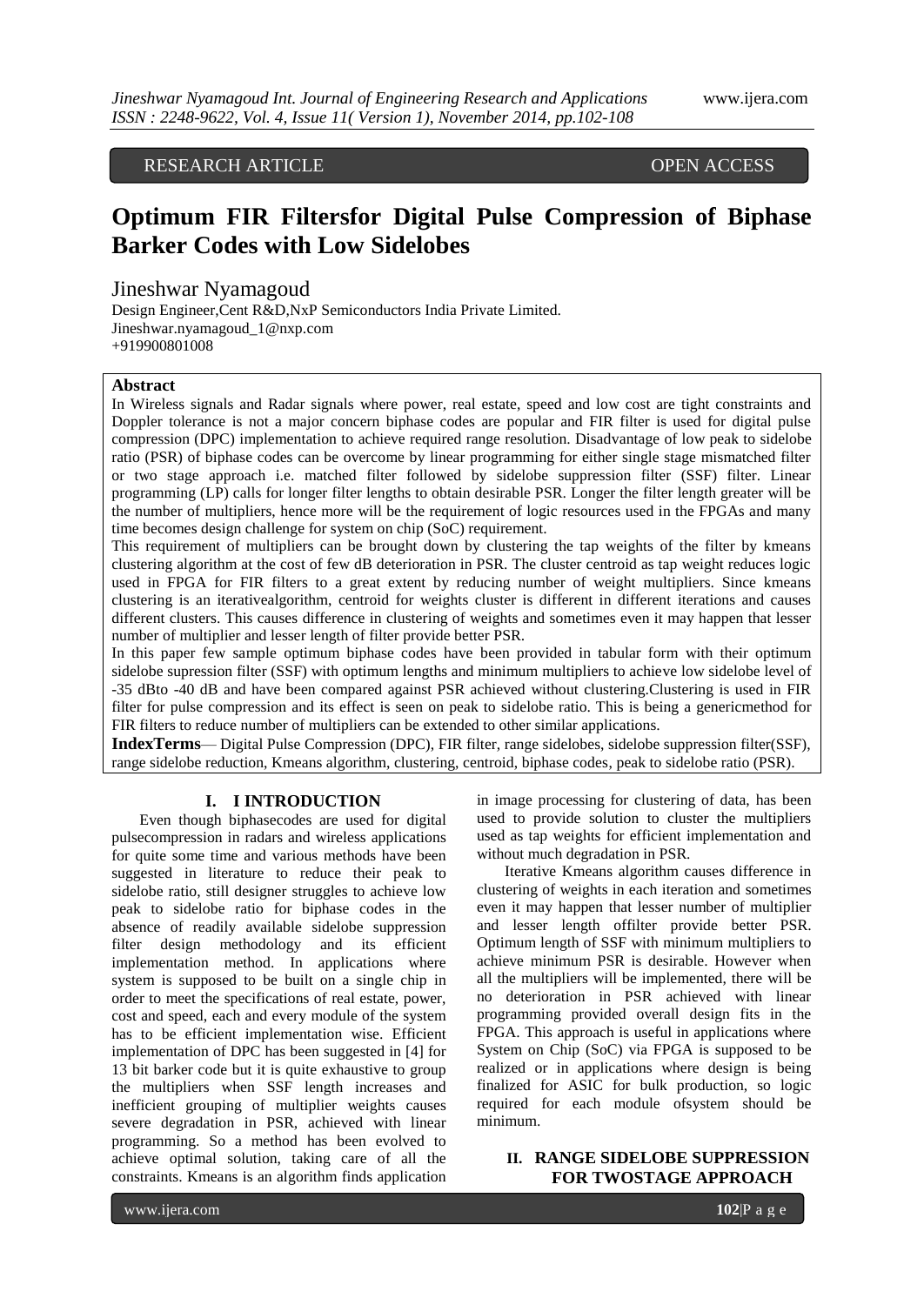Range sidelobe suppression in DPC for biphase codes can be achieved by single stage mismatched filter or by two stage approach as shown in figure 1. Paper provides solution for two stage approach and optimal SSF filter design.

Multiplier weights for single stage filter can also be achieved in similar manner.



Figure (1) : Two stage approach

Sidelobe suppression filter is designed in two steps. In first step its multiplier weights are obtained by linear programming. In next step multiplier weights are grouped together by kmean clustering algorithm to bring down multipliers requirement. Multiplier weights obtained offline can be stored in memory to be used as shown in figure 2 for column 3 of table 2 with 6 weights.

# **III. DESIGN STEPS OF SSF**

#### *Linear programming*

In step one linear programming technique ofoptimization is used to compute filter tap weights for binary phase coded waveforms.

Transmitted binary code,

 $Ci = \pm 1, J \le i \le N$ .

Pulse compression filter output,

 $Oj, l ≤ j ≤ 2N-1$ .

Sidelobe suppression filter tap weights,

 $Sj, l \leq j \leq M$ ,  $M \geq 2N-1$ .

 $Ci = 0$  if  $i < 1$  or  $i > N$ . Similarly,  $Oj = 0$  if  $j < 1$ 

or*j > 2N–1*.

To obtain the tap weights for SSF constraints can be given as below.

Maximize 
$$
\sum_{J=1}^{M} S_j O_{j-(M-2N+1)/2}
$$
 (1)

Subject to  $\left|\sum_{i=1}^{M} \sum_{j} O_{j-k}\right| \leq p$ 

$$
2(l - N) \le k \le (M - l), k \ne (M - 2N + l)/2
$$

Where p is the max sidelobe level for the code atcompression filter output. The objective function to bemaximized in equation (1) is the mainlobe response oftransmitted waveform centered in the filter weights.Equation 1 is having linear objective function with Mvariables and more than M linear inequality constraintsand can be solved by simplex algorithm of linearprogamming.

#### *Kmeans algorithm*

In step two k-means clustering [10] has been used to getcentroid to be used as tap weight. K-means is a two-phaseiterative algorithm to minimize the sum of point-to-centroid distances, summed over all K clusters. Thus, the first phaseis thought of as providing a fast but potentially onlyapproximate solution as a starting point for the secondphase. In second phase points are individually reassigned ifdoing so will reduce the sum of distances, and clustercentroids are recomputed after each reassignment.



To achieve approximately -40 dB PSR via optimum solution in terms of minimum SSF length and minimum multipliers exhaustive search is done for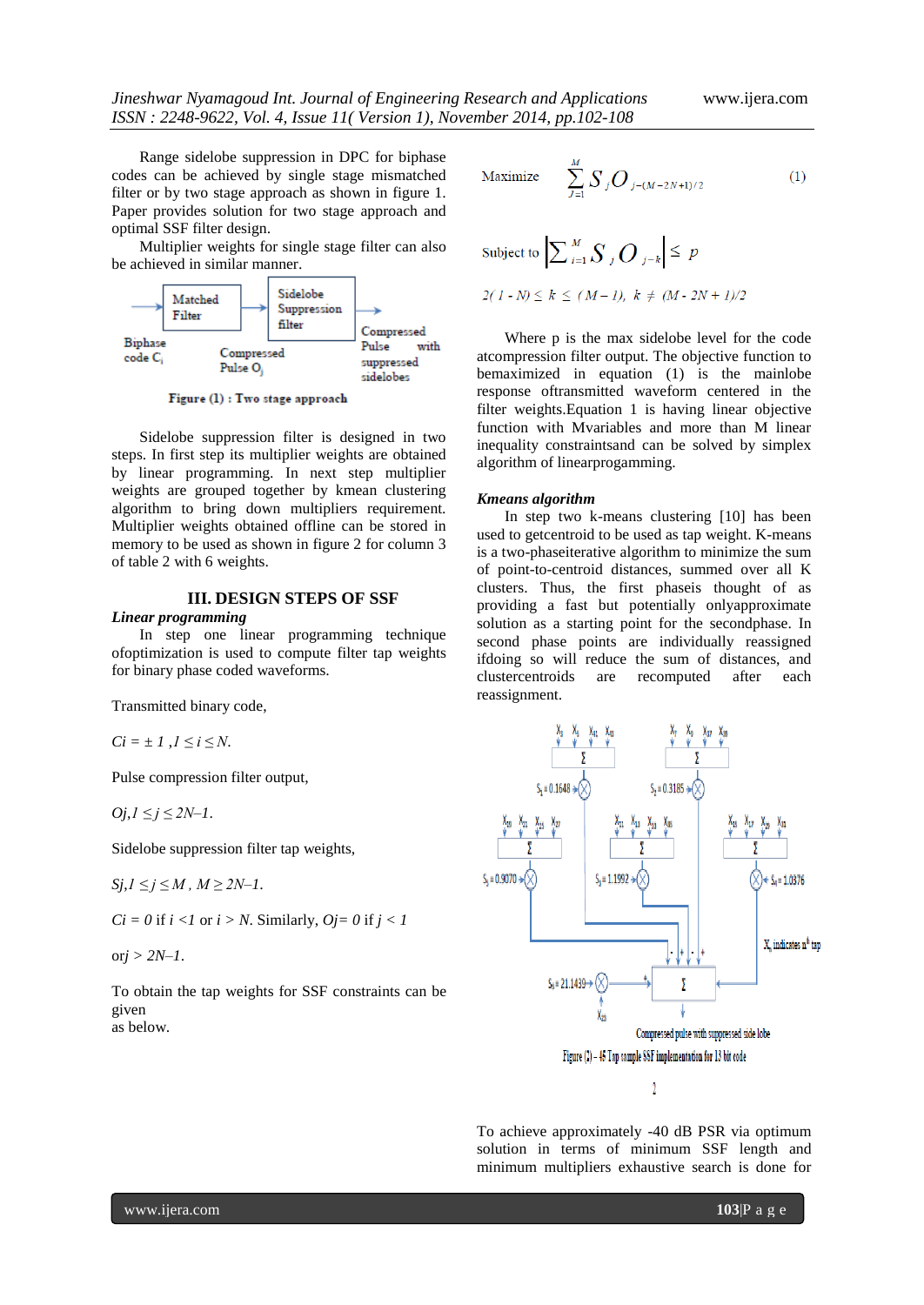biphase codes mentioned in table 1 and few optimized results are tabulated in tables 2-4. Hardware implementation of sample SSF has been shown infigure 2.

Table 1 Binhase Code used

| <b>Code Length</b><br>(Bin) | <b>Biphase Code (hex)</b>    |
|-----------------------------|------------------------------|
| 13                          | 1135                         |
| 25                          | IGFO 49                      |
| 51                          | 71C077376ADB4                |
| 73121                       | 1E78C0224975217C4E4          |
| 83 P.T                      | <b>4463BEF70F17E24FA4ADA</b> |
| 9912                        | 63912B7FBDB06B6268FAA8D71    |





It can be noted from table 2, that for odd lengths of SSF, multiplier weights are symmetrical on both sides of middle tap weight while for even length of SSF, multiplier weights may or may not be symmetrical on both sides of middle tap weight. Hence, for 25 and 85 bit codes mentioned in table 1, SSF weights have been provide for odd SSF lengths up to middle tap weight in table 3.

|          |                                                |                                              | & kneams based                         | based                                                   | 9Ò                                            | & knocams based                         | ь                                                  |                                   |                                                     |
|----------|------------------------------------------------|----------------------------------------------|----------------------------------------|---------------------------------------------------------|-----------------------------------------------|-----------------------------------------|----------------------------------------------------|-----------------------------------|-----------------------------------------------------|
|          |                                                | kame ams based<br>뜪                          | €                                      | ₩                                                       | based 44 TapSSF                               | €                                       | based 42 TapSSF                                    | LP based 37 Tap                   | based 37 Tap SSF                                    |
|          | €                                              | ¢,<br>ø                                      | ø,                                     | w                                                       |                                               |                                         |                                                    |                                   |                                                     |
|          |                                                |                                              |                                        |                                                         |                                               |                                         |                                                    |                                   |                                                     |
|          | LP based 45 tap<br>12 Muitipliers<br>PSR-48.37 | 45 tap SSF<br>PSR--44<br><b>Musicipality</b> | PSR--45.19<br>45 tap SSF<br>Multiplier | LP & kneeans<br>PSR-44.35<br>48 tap SSF<br>Musicipal or | PSR--43.48<br>LP & Kineses<br>moul tipel iver | 42tapSSF10<br>PSR-46.83<br>Musicipal or | <b>PSR-1346</b><br>LP & Kinesns<br>mual tipel iver | PSR--43.13 dB<br>Music in the cre | LP & Kmeans<br>PSR-40.0 dB<br>mount triped iver     |
| İ        |                                                | ų                                            |                                        |                                                         |                                               |                                         |                                                    | SSF <sub>10</sub>                 |                                                     |
|          | à                                              | Ś                                            | Š                                      |                                                         |                                               | Š                                       |                                                    |                                   |                                                     |
| Ī        | 0.0332                                         | 0.0000                                       | 0.0028                                 | $-0.0049$                                               | $-0.0000$                                     | 0.0885                                  | 0.1291                                             | 0.2222                            | 0.2811                                              |
| 3        | $-0.0000$                                      | 0.0000                                       | $-0.0028$                              | 0.0049                                                  | 0.1371                                        | 0.0000                                  | 0.0000<br>0.1291                                   | $-0.0000$                         | 0                                                   |
|          | 0.1235                                         | 0.1648                                       | 0.1235                                 |                                                         | $-0.0000$                                     | 0.1696                                  |                                                    | 0.2724                            | 0.2811                                              |
| 4        | $-0.0000$                                      | 0.0000                                       | $-0.0028$                              | 0.1694                                                  | 0.1371                                        | $-0.0000$                               | $-0.0000$                                          | 0.0000                            | Ö                                                   |
| 5        | 0.2061                                         | 0.1648                                       | 0.2430                                 | 0.0049                                                  | 0.0000                                        | 0.2690                                  | 0.3709                                             | 0.3164                            | 0.2811                                              |
| 6<br>Ī   | $-0.0000$<br>0.2798                            | 0.0000<br>0.3185                             | $-0.0028$<br>0.2430                    | 0.1694<br>$-0.0049$                                     | 0.2509<br>$-0.0000$                           | 0.0000<br>0.4729                        | 0.0000<br>0.3709                                   | 0.0000<br>$-0.6498$               | 0<br>$-1.1609$                                      |
| 8        | $-0.0000$                                      | 0.0000                                       | $-0.0028$                              | 0.3298                                                  | 0.4821                                        | $-0.0000$                               | $-0.0000$                                          | 0.0000                            | 0                                                   |
| 9        | 0.3573                                         | 0.3185                                       | 0.3573                                 | 0.0049                                                  | $-0.0000$                                     | $-1.0470$                               | $-1.0089$                                          | $-0.6057$                         | $-1.1609$                                           |
| 10       | $-0.0000$                                      | 0.0000                                       | $-0.0028$                              | 0.3298                                                  | $-1.0345$                                     | $-0.0000$                               | $-0.0000$                                          | $-0.0000$                         | Ō                                                   |
| n        | $-1.2380$                                      | $-1.1992$                                    | $-1.1992$                              | 0.0049                                                  | $-0.0000$                                     | -0.9708                                 | $-1.0089$                                          | $-0.5556$                         | $-1.1609$                                           |
| 12       | 0.0000                                         | 0.0000                                       | 0.0028                                 | $-1.2383$                                               | -0.9283                                       | $-0.0000$                               | $-0.0000$                                          | $-0.0000$                         | 0                                                   |
| 13       | $-1.1605$                                      | $-1.1992$                                    | $-1.1992$                              | 0.0049                                                  | $-0.0000$                                     | $-1.0470$                               | $-1.0089$                                          | $-0.6667$                         | $-0.9351$                                           |
| 14       | $-0.0000$                                      | 0.0000                                       | $-0.0028$                              | $-1.1674$                                               | $-1.0345$                                     | $-0.0000$                               | $-0.0000$                                          | 0.0000                            | 0                                                   |
| 15<br>16 | $-1.0841$                                      | $-1.0376$                                    | $-1.0841$                              | $-0.0049$                                               | $-0.0000$                                     | $-0.9706$                               | $-1.0089$                                          | $-0.6019$                         | $-0.9351$                                           |
| 17       | $-0.0000$<br>$-0.9912$                         | 0.0000<br>$-1.0376$                          | $-0.0028$<br>$-0.9607$                 | $-1.0524$<br>$-0.0049$                                  | $-1.0345$<br>0.0000                           | 0.0000<br>$-0.8709$                     | 0.0000<br>$-0.8709$                                | 0.0000<br>$-0.5287$               | 0<br>$-0.9351$                                      |
| 18       | $-0.0000$                                      | 0.0000                                       | $-0.0028$                              | $-1.0524$                                               | $-0.9283$                                     | 0.0000                                  | 0.0000                                             | 0.0000                            | 0                                                   |
| 19       | $-0.8837$                                      | $-0.9070$                                    | $-0.8837$                              | $-0.0019$                                               | 0.0000                                        | $-0.7679$                               | $-0.7679$                                          | 11.5944                           | 21.1439                                             |
| 20       | 0.0000                                         | 0.0000                                       | 0.0028                                 | $-0.8521$                                               | $-0.7807$                                     | 0.0000                                  | 0.0000                                             | $-0.0000$                         | 0                                                   |
| 21       | $-0.9303$                                      | 0.9070                                       | $-0.9607$                              | $-0.0019$                                               | 0.0000                                        | 18.0584                                 | 18.0584                                            | $-0.5287$                         | $-0.9351$                                           |
| 22       | 0.0000                                         | 0.0000                                       | 0.0028                                 | $-0.8521$                                               | 18.1773                                       | 0.0000                                  | 0.0000                                             | $-0.0000$                         | 0                                                   |
| 23       | 21.1439                                        | 21.1439                                      | 21.1439                                | $-0.0049$                                               | 0.0000                                        | $-0.7679$                               | $-0.7679$                                          | $-0.6019$                         | $-0.9351$                                           |
| 24       | 0.0000                                         | 0.0000                                       | 0.0028                                 | 21.2314                                                 | $-0.7807$                                     | 0.0000                                  | 0.0000                                             | $-0.0000$                         | 0                                                   |
| 25<br>26 | $-0.9303$<br>0.0000                            | $-0.9070$                                    | $-0.9607$<br>0.0028                    | 0.0049<br>$-0.8521$                                     | $-0.0000$                                     | $-0.8709$<br>$-0.0000$                  | $-0.8709$<br>$-0.0000$                             | $-0.6667$                         | $-0.9351$<br>0                                      |
| 27       | $-0.8837$                                      | 0.0000<br>$-0.9070$                          | $-0.8837$                              | 0.0049                                                  | $-0.7807$<br>$-0.0000$                        | $-0.9708$                               | $-1.0089$                                          | 0.0000<br>$-0.5556$               | $-1.1609$                                           |
| 28       | $-0.0000$                                      | 0.0000                                       | $-0.0028$                              | $-1.0524$                                               | 0.7807                                        | 0.0000                                  | 0.0000                                             | 0.0000                            | O                                                   |
| 29       | -0.9912                                        | $-1.0376$                                    | -0.9607                                | 0.0049                                                  | 0.0000                                        | $-1.0470$                               | $-1.0089$                                          | $-0.6057$                         | $-1.1609$                                           |
| 30       | 0.0000                                         | 0.0000                                       | 0.0028                                 | $-1.1674$                                               | -0.9283                                       | $-0.0000$                               | $-0.0000$                                          | $-0.0000$                         | 0                                                   |
| 31       | $-1.0841$                                      | $-1.0376$                                    | $-1.0841$                              | 0.0049                                                  | $-0.0000$                                     | $-0.9708$                               | $-1.0089$                                          | $-0.6498$                         | $-1.1609$                                           |
| 32       | $-0.0000$                                      | 0.0000                                       | $-0.0028$                              | $-1.0524$                                               |                                               | $-0.0000$                               | $-0.0000$                                          | $-0.0000$                         | 0                                                   |
| 33       | $-1.1605$                                      | $-1.1992$                                    | $-1.1992$                              | 0.0049                                                  | $-0.0000$                                     | $-1.0470$                               | $-1.0089$                                          | 0.3164                            | 0.2811                                              |
| 34       | $-0.0000$                                      | 0.0000                                       | $-0.0028$                              | $-1.1674$                                               | $-1.0345$                                     | $-0.0000$<br>0.4729                     | $-0.0000$                                          | 0.0000                            | $\begin{smallmatrix} 0 \ 0.2811 \end{smallmatrix}$  |
| 35<br>36 | $-1.2380$<br>$-0.0000$                         | $-1.1992$                                    | $-1.1992$<br>$-0.0028$                 | 0.0049<br>$-1.2383$                                     | -0.0000<br>0.2509                             | $-0.0000$                               | 0.3709<br>$-0.0000$                                | 0.2724<br>0.0000                  |                                                     |
| 37       | 0.3573                                         | 0.0000<br>0.3185                             | 0.3573                                 | 0.0049                                                  | 0.0000                                        | 0.2690                                  | 0.3709                                             | 0.2222                            | $\begin{smallmatrix} 0 \\ 0.2811 \end{smallmatrix}$ |
| 38       | $-0.0000$                                      | 0.0000                                       | $-0.0028$                              | 0.3298                                                  | 0.2509                                        | 0.0000                                  | 0.0000                                             |                                   |                                                     |
| 39       | 0.2798                                         | 0.3185                                       | 0.2430                                 | 0.0049                                                  | 0.0000                                        | 0.1696                                  | 0.1291                                             |                                   |                                                     |
| 40       | $-0.0000$                                      | 0.0000                                       | $-0.0028$                              | 0.3298                                                  | 0.1371                                        | 0.0000                                  | 0.0000                                             |                                   |                                                     |
| 41       | 0.2061                                         | 0.1648                                       | 0.2430                                 | 0.0049                                                  | $-0.0000$                                     | 0.0885                                  | 0.1291                                             |                                   |                                                     |
| 42       | $-0.0000$                                      | 0.0000                                       | $-0.0028$                              | 0.1694                                                  | 0.1371                                        | 0.0000                                  | 0.0000                                             |                                   |                                                     |
| 43       | 0.1235                                         | 0.1648                                       | 0.1235                                 | $-0.0019$                                               | $-0.0000$                                     |                                         |                                                    |                                   |                                                     |
| 44<br>45 | $-0.0000$<br>0.0332                            | 0.0000                                       | $-0.0028$<br>0.0028                    | 0.1694<br>$-0.0049$                                     | 0.1371                                        |                                         |                                                    |                                   |                                                     |
| 46       |                                                | 0.0000                                       |                                        | 0.0049                                                  |                                               |                                         |                                                    |                                   |                                                     |
| 47       |                                                |                                              |                                        | $-0.0049$                                               |                                               |                                         |                                                    |                                   |                                                     |
| 48       |                                                |                                              |                                        | $-0.0049$                                               |                                               |                                         |                                                    |                                   |                                                     |

Table 2 - Multiplier weights for 13 bit biphase code

# **IV. SIMULATION RESULTS**

 $\overline{a}$ 

Figure 4(a) and 4(b) shows range vs magnitude plot for 25 bit biphase code for 85 tap SSF for LP and LP & kmeans based SSF respectively, figure 5(a) and 5(b) shows range vs magnitude plot for 83 bit biphase code for 219 tap SSF for LP and LP &kmeans based SSF respectively. Figure 4(c) shows compressed pulse widths at the output of LP vs LP &kmeans based 85 tap SSF for 25 bit code, it can be seen thatcompressed pulse width doesn't change with LP andkmeans based SSF. Figure 5(c) shows compressed pulse at the output of LP vs LP and kmeans based 219 tap SSF for 83 bit code, same can be noted from figure 5(c) too that compressed pulse width remains unchanged with LP &kmeans based SSF.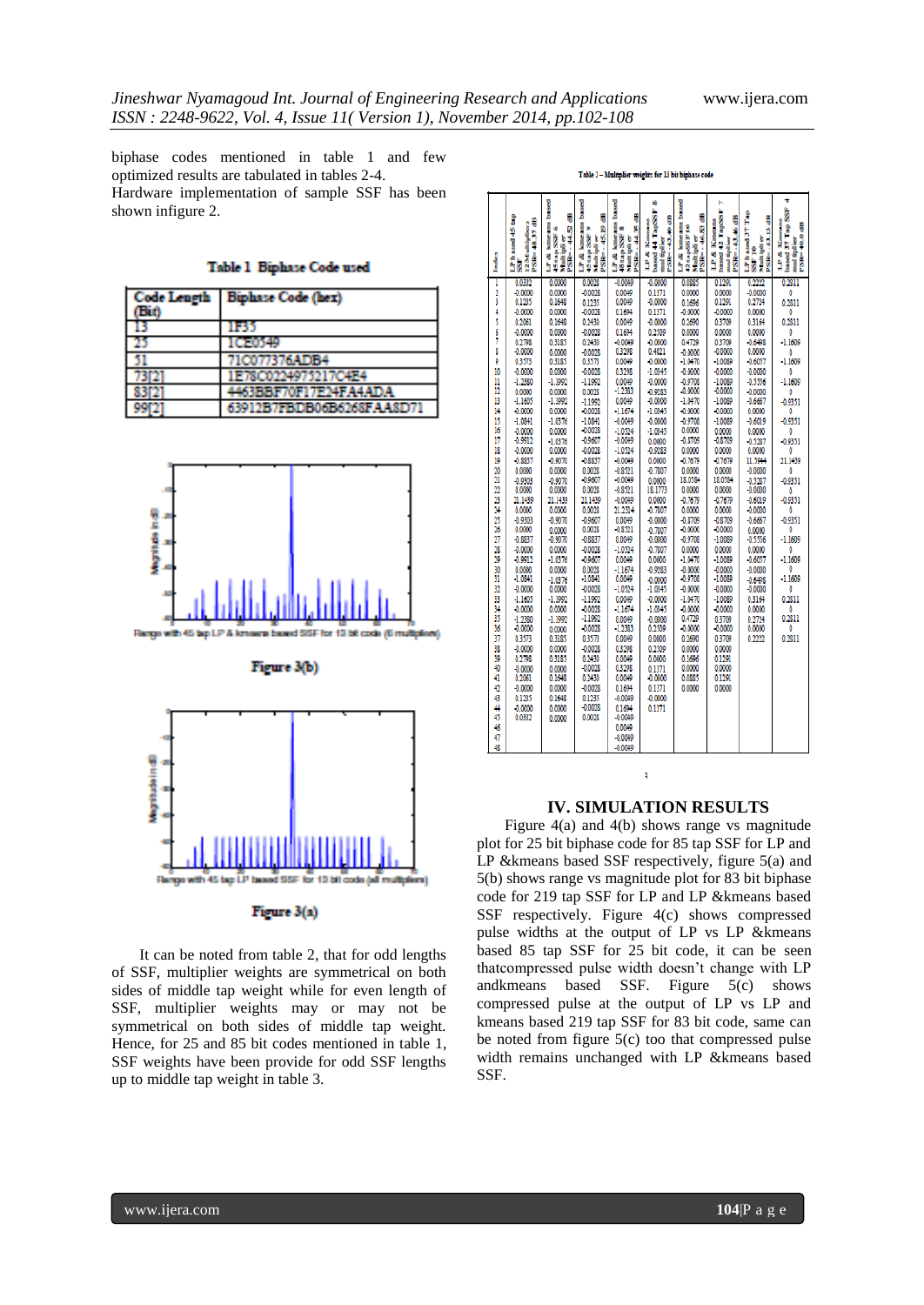



|              | 07.555.08 peerl 07.<br>€<br>alt parts<br>4.66<br>ė<br>z | LP & km cans based 85<br>€<br>Ş<br>z<br>ė<br>iss and | based 219 tap SS<br>Ž<br><b>Control</b><br>€<br>8<br>₫<br>Î<br>È | LP & km cans based 219<br><b>N 81 RSS day</b> | €<br>5<br>ė      |
|--------------|---------------------------------------------------------|------------------------------------------------------|------------------------------------------------------------------|-----------------------------------------------|------------------|
| <b>Index</b> | į                                                       | į                                                    |                                                                  | š<br>š<br>Weight<br>Ë                         | ļ<br><b>Sept</b> |
|              | 0.2960                                                  | 0.3213                                               | 0.0645                                                           | 0.0520                                        | п                |
| 123456789    | 0.1255                                                  | 0.1169                                               | $-0.0307$                                                        | $-0.0134$                                     | 3                |
|              | -0.3293                                                 | $-0.3213$                                            | $-0.0865$                                                        | $-0.0913$                                     | 4                |
|              | 0.0507                                                  | 0.1169                                               | $-0.0004$                                                        | $-0.0134$                                     | 3                |
|              | 0.5816                                                  | 0.5218                                               | $-0.0464$                                                        | $-0.0520$                                     | ñ                |
|              | $-0.3629$                                               | 0.3213                                               | 0.0533                                                           | 0.0520                                        | n                |
|              | 0.0950                                                  | 0.1169                                               | $-0.0972$                                                        | $-0.0913$                                     | 4<br>3<br>3      |
|              | 0.2584                                                  | 0.3213<br>$-0.1169$                                  | 0.1798                                                           | 0.1818                                        |                  |
| 10           | $-0.1135$<br>0.2623                                     | 0.3213                                               | $-0.0207$<br>0.1199                                              | $-0.0134$<br>0.1323                           | 14               |
| 11           | 0.1917                                                  | 0.1169                                               | $-0.0572$                                                        | $-0.0520$                                     | 11               |
| 12           | $-0.2020$                                               | $-0.1169$                                            | 0.0886                                                           | 0.0913                                        | 4                |
| ï3           | 0.4804                                                  | 0.5218                                               | $-0.0153$                                                        | $-0.0134$                                     |                  |
| 14           | 0.1455                                                  | 0.1169                                               | 0.0235                                                           | 0.0134                                        | 3                |
| 15           | $-0.1053$                                               | $-0.1169$                                            | $-0.0738$                                                        | $-0.0913$                                     |                  |
| 16           | 0.1901                                                  | 0.1169                                               | 0.0950                                                           | 0.0913                                        | $\frac{4}{4}$    |
|              | 0.1444                                                  | 0.1169                                               | $-0.0403$                                                        | $-0.0520$                                     |                  |
| $_{18}^{17}$ | 0.0093                                                  | 0.1169                                               | 0.0672                                                           | 0.0520                                        | 11<br>11         |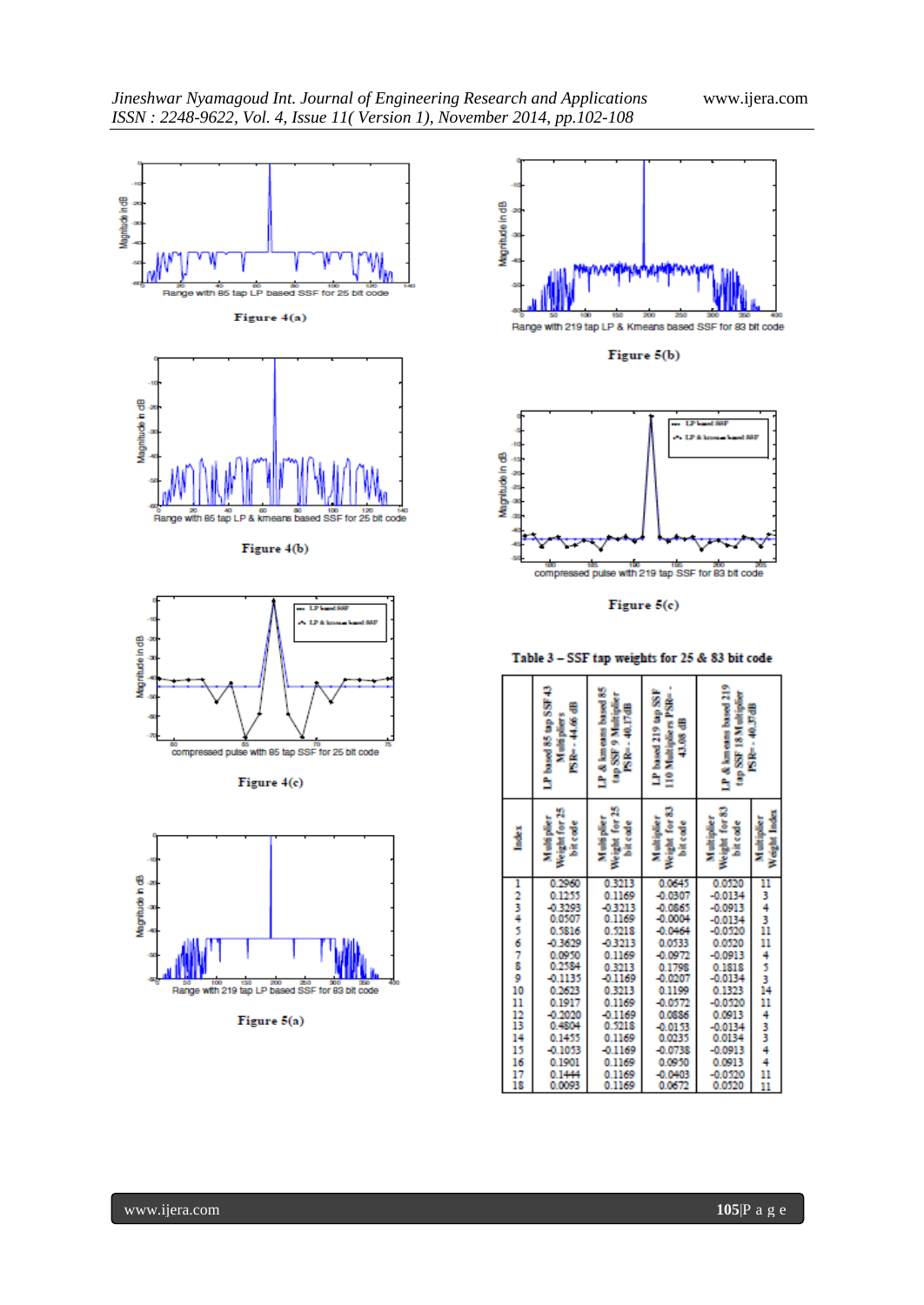| 19       | $-0.0890$         | $-0.1169$           | -0.0494             | -00530               | 11       |
|----------|-------------------|---------------------|---------------------|----------------------|----------|
| 20<br>21 | 0.0395<br>-0.1115 | 0.1169<br>$-0.1169$ | 0.0966<br>-0.0586   | 0.0913               | 4        |
| 22       | 19624             | 1.9967              | -0.0034             | $-0.0520$<br>-0.0134 | 11       |
| 23       | 03754             | 0.3213              | 0 1 1 7 X           | 0.1323               | 3<br>14  |
| 24       | $-1.4612$         | $-1.4163$           | 0.0109              | -0.0134              | 3        |
| 25       | 1.1472            | 1.2054              | 0.0470              | 0,0520               | 11       |
| 26       | 1.3275            | 1.4163              | 0.0573              | 0.0520               | 11       |
| 27       | $-0.8788$         | -08134              | 0.1505              | 0.1323               | 14       |
| 28       | 1.4602            | 1.4163              | 0.0487              | 0.0520               | 11       |
| 29       | -03218            | -03213              | -0.2787             | $-0.2705$            | 15       |
| 30       | 0.7988            | 0 KI 14             | 03156               | 0.3072               | 7        |
| 31       | 1.2636            | 1.2054              | $-0.2352$           | -02156               | 16       |
| 32       | $-0.1173$         | $-0.1169$           | 0.1382              | 0.1323               | 14       |
| 33<br>34 | 01395<br>0.8471   | 0.1169<br>0.8134    | 0.0397<br>0.3109    | 0,0520<br>0.3072     | 11<br>7  |
| 35       | 0.3644            | 0.3213              | 0.4128              | -0.3988              | 18       |
| 36       | $-1.0473$         | $-1.0005$           | 0.3945              | 0.3988               | 18       |
| 37       | 0.9865            | 1.0005              | 0.1236              | 0.1323               | 14       |
| 38       | $-0.9678$         | $-1.0005$           | 0.0786              | 0.0913               | 4        |
| 39       | 0.4433            | 0.5918              | $-0.4281$           | $-0.4523$            | 2        |
| 40       | 1,8910            | 1.9967              | 03619               | 03337                | в        |
| 41       | $-0.7289$         | $-0.8134$           | O MIXO              | 02156                | 16       |
| 42       | -0.3819           | -0.5218             | 0.2995              | 0.3072               | 7        |
| 43       | 15 9606           | 15.9606             | 0.3696              | $-0.3557$            | 13       |
| 44<br>45 |                   |                     | $-0.0583$<br>0.0894 | -00530<br>0.0913     | 11<br>4  |
| 46       |                   |                     | $-0.2029$           | -02156               | 16       |
| 47       |                   |                     | 0.0364              | 0,0520               | 11       |
| 48       |                   |                     | -03533              | -03557               | 13       |
| 49       |                   |                     | 0.2219              | 02156                | 16       |
| 50       |                   |                     | -0.3386             | $-0.3557$            | 13       |
| 51       |                   |                     | $-0.2074$           | -0.2156              | 16       |
| 52       |                   |                     | 0.4048              | 0.3988               | 18       |
| 53       |                   |                     | 0.0436              | 0.0520               | 11       |
| 54       |                   |                     | $-0.1277$           | -0.1323              | 14       |
| 55<br>56 |                   |                     | 0.1363<br>0.0494    | 0.1323               | 14       |
| 57       |                   |                     | -0.3893             | 0.0320<br>-0-1988    | 11<br>18 |
| 58       |                   |                     | -0.0694             | -00320               | 11       |
| 50       |                   |                     | 0.1921              | 0.1818               | 5        |
| 60       |                   |                     | $-0.3966$           | -0.3988              | 18       |
| 61       |                   |                     | 0.2695              | $-0.2705$            | 15       |
| 62       |                   |                     | 0.2352              | 0.2156               | 16       |
| 63       |                   |                     | $-0.4760$           | $-0.4523$            | 2        |
| 64       |                   |                     | 0.0796              | 0.0913               | 4        |
| 65       |                   |                     | -0.1971             | -01818               | 5<br>7   |
| 66<br>67 |                   |                     | 0.3026              | 0.3072               | 4        |
| 68       |                   |                     | -01064<br>0 1889    | $-0.0913$<br>0.3988  | 18       |
| 69       |                   |                     | 0.3412              | 0.3557               | 13       |
| 70       |                   |                     | $-0.2097$           | 0.2156               | 16       |
| 71       |                   |                     | $-0.1342$           | -0.1323              | 14       |
| 72       |                   |                     | $-1.0385$           | -1.0135              | 9        |
| 73       |                   |                     | $-0.0042$           | -0.0134              | 3        |
| 74       |                   |                     | 03635               | 0.3557               | 13       |
| 75       |                   |                     | 0.2842              | 0.2705               | 15       |
| 76       |                   |                     | 0.1528              | -0.1123              | 14       |
| 77       |                   |                     | 0.0827              | 0.0913               | 4        |

| 78  |  | 0.3852    | 0.3988    | 18 |
|-----|--|-----------|-----------|----|
| 79  |  | $-1.0214$ | $-1.0135$ | 9  |
| 80  |  | $-0.5985$ | $-0.6077$ | ŝ  |
| 81  |  | 0.4217    | 0.3988    | 18 |
| 82  |  | 0.5931    | 0.6077    | 8  |
| 83  |  | $-0.5299$ | $-0.5392$ | 1  |
| 84  |  | 0.2627    | 0.2705    | 15 |
| 85  |  | $-0.3950$ | $-0.3988$ | 18 |
| 86  |  | $-0.0554$ | $-0.0520$ | 11 |
| 87  |  | $-0.8298$ | $-0.8298$ | 10 |
| 88  |  | 0.9804    | 1.0135    | 9  |
| 89  |  | 0.1869    | 0.1818    | 3  |
| 90  |  | 0.1016    | 0.0913    | 4  |
| 91  |  | $-0.1407$ | $-0.1323$ | 14 |
| 92  |  | $-0.0609$ | $-0.0520$ | 11 |
| 93  |  | $-0.1143$ | $-0.1323$ | 14 |
| 94  |  | 0.0112    | 0.0134    | 3  |
| 95  |  | $-0.1636$ | $-0.1818$ | 5  |
| 96  |  | $-0.0377$ | $-0.0520$ | 11 |
| 97  |  | 0.1092    | 0.0913    | 4  |
| 98  |  | 0.4520    | 0.4523    | 3  |
| 99  |  | $-0.1761$ | $-0.1818$ |    |
| 100 |  | $-0.0793$ | $-0.0913$ | 4  |
| 101 |  | 0.1102    | 0.0913    | 4  |
| 102 |  | $-0.0867$ | $-0.0913$ | 4  |
| 103 |  | 0.7487    | 0.7487    | 17 |
| 104 |  | 0.6314    | 0.6077    | 8  |
| 105 |  | $-0.3616$ | $-0.3557$ | 13 |
| 106 |  | 0.4532    | 0.4523    | 2  |
| 107 |  | $-0.2574$ | $-0.2705$ | 15 |
| 108 |  | $-0.2105$ | $-0.2156$ | 16 |
| 109 |  | $-0.5485$ | $-0.5392$ | 1  |
| 110 |  | 11.8514   | 11.8514   | 6  |

# Table 4-13, 25, 51, 73, 83, 99 bit code results

| ĵ<br><b>Angle Street</b> | 4時間に次の<br>ĵ | 医双角 医耳道耳聋<br>ŧ<br>÷ | į<br>ľ<br>喜愛<br>Į | ž<br><b>地上 11点</b><br>ij<br>King sits | ľ<br><b>Market College</b><br>į<br>E. |
|--------------------------|-------------|---------------------|-------------------|---------------------------------------|---------------------------------------|
| Β                        | 37          | 43.IB               | 10                | -41.06                                | 10                                    |
|                          | 38          | 43.13               | 10                | 42.93                                 | 9                                     |
|                          | 41          | 46.98               | Ш                 | 41.87                                 | 9                                     |
|                          | 41          | 46.98               | II                | 4215                                  | Ó                                     |
|                          | 41          | 46.98               | Ш                 | -49.91                                | 5                                     |
|                          | 45          | 4837                | 12                | 41 X                                  | 7                                     |
|                          | 45          | -48.37              | 12                | 42.82                                 | Ó                                     |
|                          | 49          | 48.63               | Β                 | 45.16                                 | Ŝ                                     |
| 25                       | 85          | 41,66               | 43                | 40.17                                 | 9                                     |
|                          | 87          | -46.38              | 쒸                 | 42.26                                 | 12                                    |
|                          | 89          | 4651                | Ð                 | 41.74                                 | 23                                    |
|                          | 90          | -4651               | 90                | -817                                  | 19                                    |
|                          | 91          | 4651                | ₩                 | -41.66                                | 16                                    |
|                          | 93          | 46.88               | 47                | 45.00                                 | n                                     |
|                          | 97          | 47.03               | ₩                 | 40.TZ                                 | Π                                     |
|                          | 97          | -47.03              | Đ                 | 45.19                                 | 25                                    |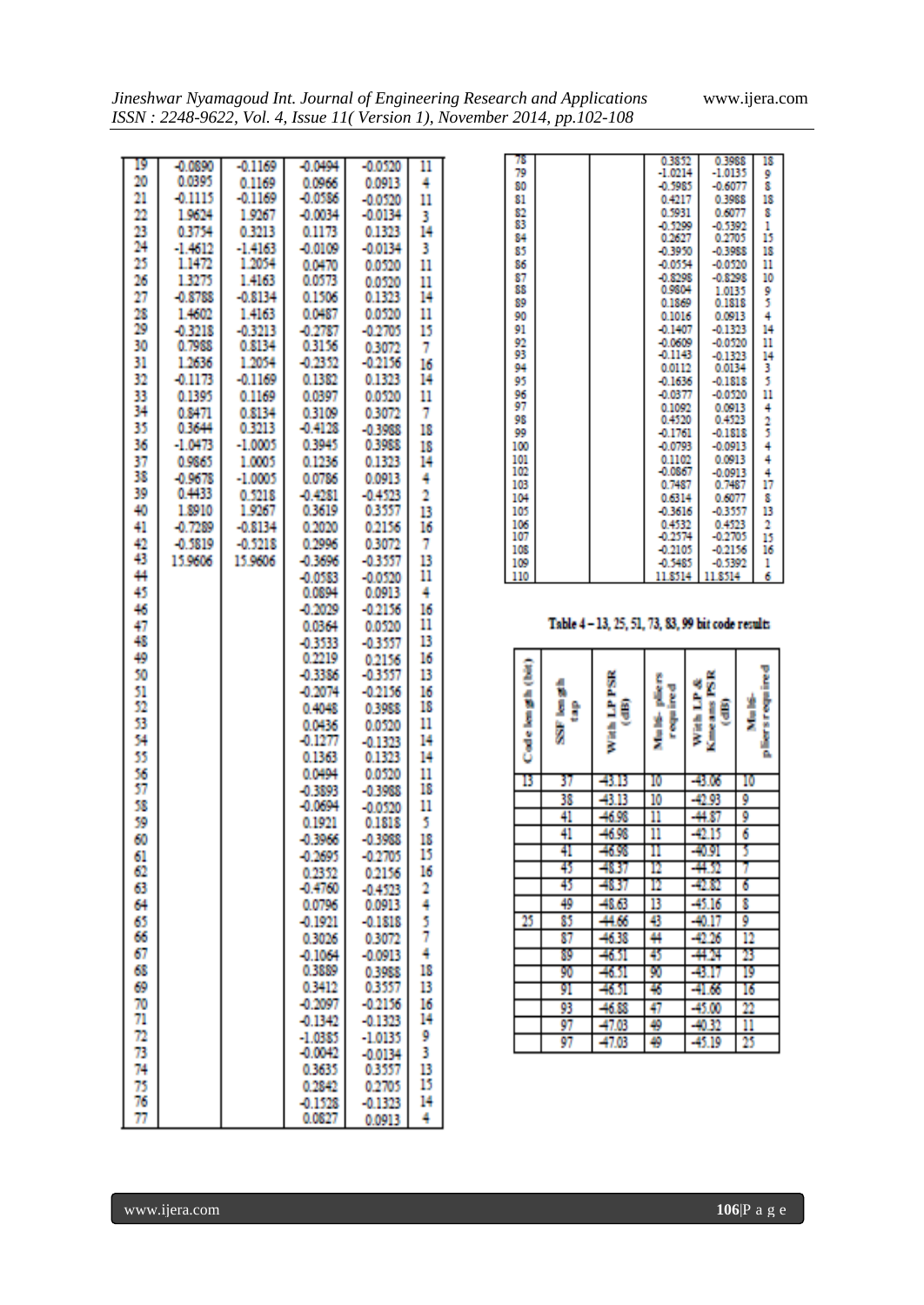*Jineshwar Nyamagoud Int. Journal of Engineering Research and Applications* www.ijera.com

| Jineshwar Nyamagoud Int. Journal of Engineering Research and Applications  |  |  |
|----------------------------------------------------------------------------|--|--|
| $ISSN: 2248-9622, Vol. 4, Issue 11 (Version 1), November 2014, pp.102-108$ |  |  |

| - 51. | 175 | $-41.95$ | 88.  | $-41.01$ | -39 |
|-------|-----|----------|------|----------|-----|
|       | 177 | $-42.68$ | 30   | $-40.00$ | 28  |
|       | 179 | $-42.76$ | 90   | $-41.27$ | 38  |
|       | 183 | $-42.93$ | 92   | $-40.38$ | 26  |
|       | 183 | $-42.93$ | 92.  | $-1.38$  | 36  |
|       | 199 | -43.44   | 100  | $-40.13$ | 23  |
|       | 199 | -8.4     | 100  | -41.88   | 39  |
|       | 199 | -43.44   | 100  | -49.40   | 46  |
|       | 201 | -43.48   | 101  | $-41.15$ | 29  |
| 73    | 223 | $-41.33$ | 112  | -40.33   | 52  |
|       | 237 | $-2.21$  | 119  | $-40.10$ | 30  |
|       | 264 | $-43.32$ | 264  | $-40.63$ | 41  |
|       | 269 | -43.46   | 135. | -40.02   | 59  |
|       | 272 | $-43.71$ | 272  | $-40.21$ | 36  |
|       | 273 | -43.91   | 137  | $-40.10$ | 23  |
|       | 273 | $-43.91$ | 137  | $-40.85$ | 31  |
|       | 273 | -43.91   | 137  | -4136    | 45  |
|       | 273 | -43.91   | 137  | -42.43   | 37  |
|       | 274 | -43.91   | 274  | $-40.27$ | 25  |
|       | 274 | -43.91   | 274  | $-41.64$ | 54  |
|       | 275 | $-43.92$ | 138  | $-40.00$ | 22  |
|       | 275 | $-43.92$ | 138  | $-41.14$ | 37  |
|       | 275 | $-43.92$ | 138  | -42.04   | 35  |
|       | 281 | -44.31   | 141  | $-40.25$ | 37  |
|       | 281 | -44.31   | 141  | -41.43   | 52  |
|       | 281 | $-44.31$ | 141  | $-42.00$ | 60  |
|       | 281 | $-44.31$ | 141  | $-43.03$ | 64  |
|       | 289 | -44.37   | 145  | $-40.27$ | 40  |
| 83    | 177 | $-40.01$ | 39.  | $-39.50$ | 38  |
|       | 205 | $-41.36$ | 103  | $-40.02$ | 31  |
|       | 207 | $-42.26$ | 104  | $-40.30$ | 25  |
|       | 219 | -43.08   | 110  | $-40.37$ | 18  |
|       | 255 | -44.43   | 128  | $-40.40$ | 15  |
|       | 287 | -45.82   | 144  | $-40.76$ | 13  |
|       | 211 | -42.39   | 106  | $-41.03$ | 33  |
|       | 216 | -42.77   | 216  | $-41.48$ | 34  |
|       | 223 | $-43.16$ | 112  | -41.18   | 25  |
|       | 254 | -44.42   | 254  | $-41.25$ | 19  |
|       | 28  | $-45.82$ | 288  | $-41.12$ | 16  |
|       | 228 | -43.19   | 228  | $-42.17$ | 37  |
|       | 251 | -44.34   | 126  | -42.48   | 27  |
|       | 290 | -40.39   | 198  | -42.95   | 23  |
|       | 325 | $-47.18$ | 163  | $-42.90$ | 20  |
|       | 326 | $-47.19$ | 326  | $-42.10$ | 15  |
|       | 251 | -44.34   | 126  | $-43.08$ | 38  |
|       | 29  | $-45.10$ | 140  | $-43,00$ | 33  |
|       | 295 | $-46.39$ | 148  | -43.04   | 32  |
|       | 330 | -4753    | 330  | -43.71   | 24  |
|       | 287 | $-45.82$ | 144  | -44.39   | 46  |
|       | 305 | $-46.62$ | 306  | $-44.00$ | 38  |
|       | 330 | $-47.23$ | 330  | -44.39   | 30  |
|       | 295 | $-46.39$ | 148  | -45.30   | 63  |
|       | 311 | $-46.65$ | 156  | $-45.00$ | 37  |
|       | 321 | -47.09   | 161  | $-45.01$ | 45  |
| 199   | 366 | $-40.11$ | 366  | -36.41   | 79  |
|       | 367 | $-40.38$ | 184  | $-38.31$ | 76  |

| 381 | 18<br>41. | 191 | -39.07   | 70  |
|-----|-----------|-----|----------|-----|
| 381 | -41.18    | 191 | -39.64   | 84  |
| 381 | -41.18    | 191 | $-39.14$ | 65  |
| 419 | 41.96     | 210 | -40.02   | 104 |
| 48  | 42,00     |     | -9.      | Ŋ   |
| 429 | 00        |     | -4022    | 105 |
| 437 | 16        | 219 | -40.04   | N   |
| 437 | 16        | 219 | -40.69   | 108 |
| 439 | 0.X       | 220 | -40.51   | 95  |
| 48  | 42.87     | 28  | -40.06   | 95  |
| 40  | 42,87     | 23  |          | 106 |
| 491 | 低<br>N    | 246 | 168      | 118 |

# **V. CONCLUSION**

Biphase and polyphase codes will never be out of fashion in DPC, irrespective of radar history as they are foundation stone of DPC. In applications where Doppler tolerance is not a major concern biphase codes are preferred over polyphase codes for their simplicity. Fast Convolution is preferred over FIR filters for digital pulse compression in radars for computational advantage for longer codes and range gates in digital signal processing. However for FPGA based implementation of matched filter along with SSF for longer biphase codes, poses constraint over logic resources used. The proposed optimization solution paves a way to reduce hardware in the current generation of radar where multiple simultaneous beams are formed. Multiple simultaneous beams in radars play important role, especiallyin difficult to detect and multi target environment. This method of reducing number of multiplier is applicable to polyphase codes too. But polyphase codes do not have choice to improve PSR using longer length SSF; code length and incorporation of window at receiver determines PSR. Achieved PSR deteriorates a bit because of clustering.

# **REFERENCES**

- [1] Jaemo Yang, GitaePyo, Choul-Young Kim, Songcheol Hong, "*A 24-GHz CMOS UWB Radar Transmitter WithCompressed Pulses*" IEEE Transactions on microwave theory and techniques, vol. 60, no. 4, Apr 2012.
- [2] Matthew A. Ferrara, "*Near-Optimal Peak Sidelobe Binary Codes*", IEEE Conference 2006.
- [3] ManishaSanal, R. Kuloor, "*Realization of Binary Phase Coded Pulse Compression Techniques with Ultra-Low Range Sidelobes*", International Radar Symposium India, Dec 2003.